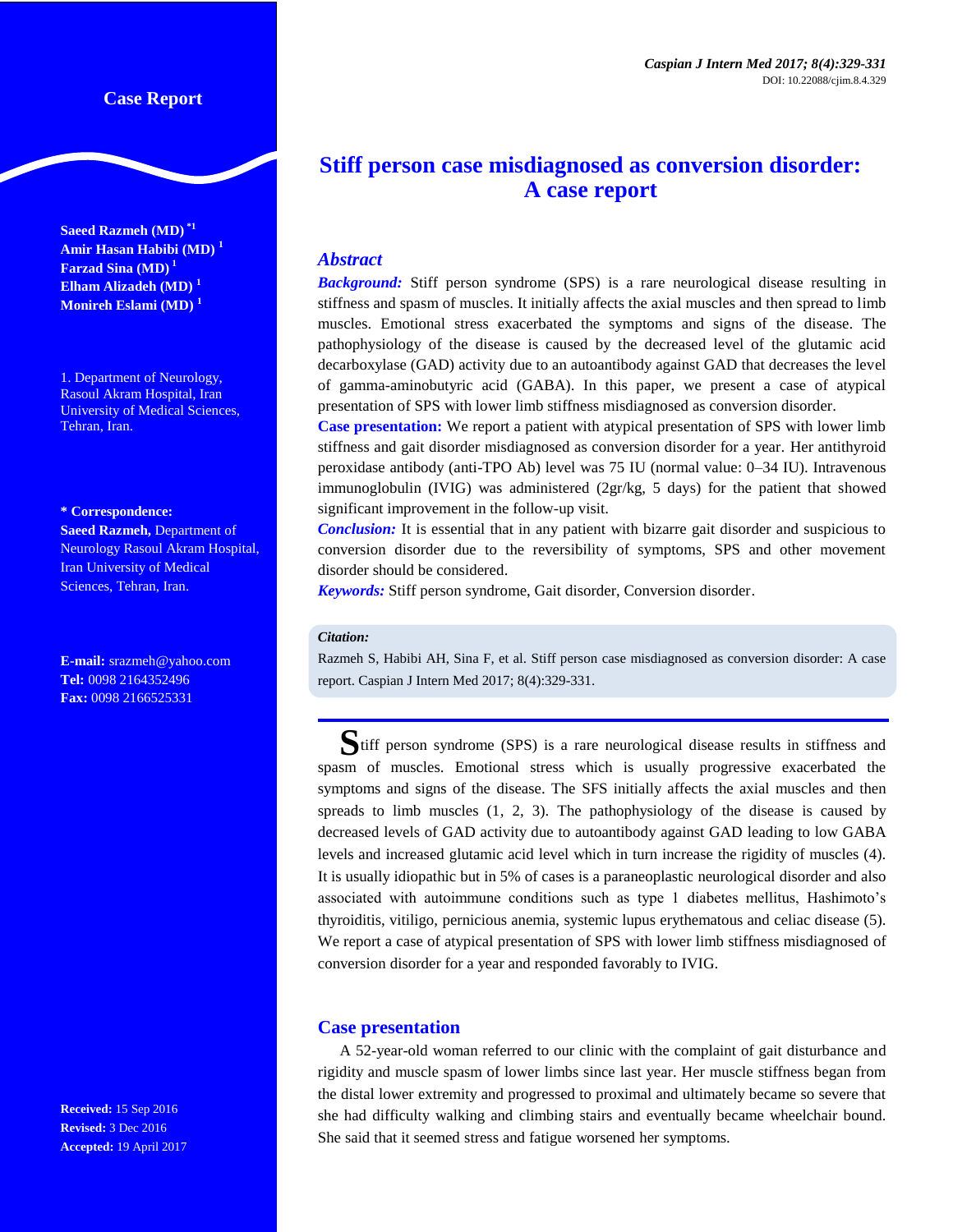The patient had experienced various tests in the different clinics including rheumatology, orthopedy, and psychiatry with varied diagnosis and finally diagnosed of conversion and started taking antidepressants. Her medical history was significant for Hashimoto's thyroiditis and hypertension. Her family history and review of systems were noncontributory. Her medications included sertraline 50mg, levothyroxine 25mcg, atenolol 100 mg once a day and pregabalin 75 twice daily.

On physical examination, there was no malaise, fever, lymphadenopathy and organomegaly. In the neurological examination of the lower limbs, movement in all direction was limited and rigidity in distal and proximal muscles was detected. Deep tendon reflexes were normal in the upper and lower extremities and plantar response was bilateral flexor.

In laboratory examinations, including creatine kinase, complete blood count, erythrocyte sedimentation rate, and Creactive protein and rheumatoid factor level were normal. The thyroid function tests, antithyroglobulin and thyroidstimulating hormone receptor antibody also were normal. Her anti-TPOAb level was 75 IU (normal value: 0–34 IU). Serum anti-GAD level was  $72$ (normal value  $\lt 1$ ) and the patient's tumor markers and paraneoplastic tests were normal.

In electromyography (EMG) continuous motor unit discharge and simultaneous co-contraction were observed in lower extremities. Bilateral mammography, abdominopelvic and chest CT for occult cancer was normal. IVIG was administered (100gr, 2gr/kg/5 days) for the patient with significant improvement observed from the admission period and 2 months later in the follow-up visit.

## **Discussion**

The first description of SPS was by Moersch and Woltman in 1956, a rare condition that affects females more than males. The main clinical presentation includes various muscle involvements in the trunk, limbs and neck. Usually the rigidity and stiffness begin insidiously in axial muscle and over time progress involving proximal muscle, additionally sound impulses, emotional stress and tactile Stimulus exacerbate muscle spasm of the patient. (2, 5). In our case, rigidity and spasticity began in lower distal limbs then spread to proximal and caused recurrent falls that is extremely rare in SPS. Occasionally, paroxysmal autonomic dysfunction, including diaphoresis, papillary dilatation,

tachypnea, tachycardia, hypertension, and hyperpyrexia, have been reported in SPS and may result in sudden death. (6) GABA is an inhibitory neurotransmitter in the brain and spinal interneurons decrease in SPS due to inhibition of GABA synthesis by glutamic acid decarboxylase autoantibody that induces continuous motor neuronal discharge  $(4, 7)$ .

This autoantibody is present in about 60% of SPS patients. In our case, the serum anti–GAD Ab was positive. SPS has been associated with autoimmune diseases, such as type 1 diabetes mellitus, autoimmune thyroiditis, epilepsy, pernicious anemia, and vitiligo, also 5% of cases is due to paraneoplastic disorder of breast cancer, small cell lung cancer and lymphoma, therefore, full work-up for paraneoplastic and autoimmune disease should be done (8- 10). Psychiatric disorder includes depression, anxiety, panic disorder, post-traumatic stress and conversion disorder associated with SPS.

The exact mechanism of such an association remains unknown, it may be the result of impaired GABAergic inhibition caused by the anti-GAD antibodies. In our case after extensive investigations, depression disorder was diagnosed and gait disorder was misdiagnosed with conversion disorder 1 year ago. Psychogenic gait disorders are common and are the major manifestations in patients with psychogenic movement disorders. But it may be over diagnosed and missed the organic problems.

There are many types of medical treatment for SPS including oral and intrathecal baclofen, diazepam, corticosteroid and IVIG. Occasionally rituximab (anti-CD-20 monoclonal antibody) attacks B lymphocytes and has been reported to lead the clinical improvement of SPS (11). Our case responds dramatically with IVIG. In conclusion, it is essential that in any patient with bizarre gait disorder and suspicious to conversion disorder, SPS should be considered to prevent delay in diagnosis and long-term neurologic disability.

## **Acknowledgments**

The authors a thank Mr. Majid Kheradmand Maher for typing and editing the manuscript.

**Conflict of interest:** All the authors declare that there are no competing interests.